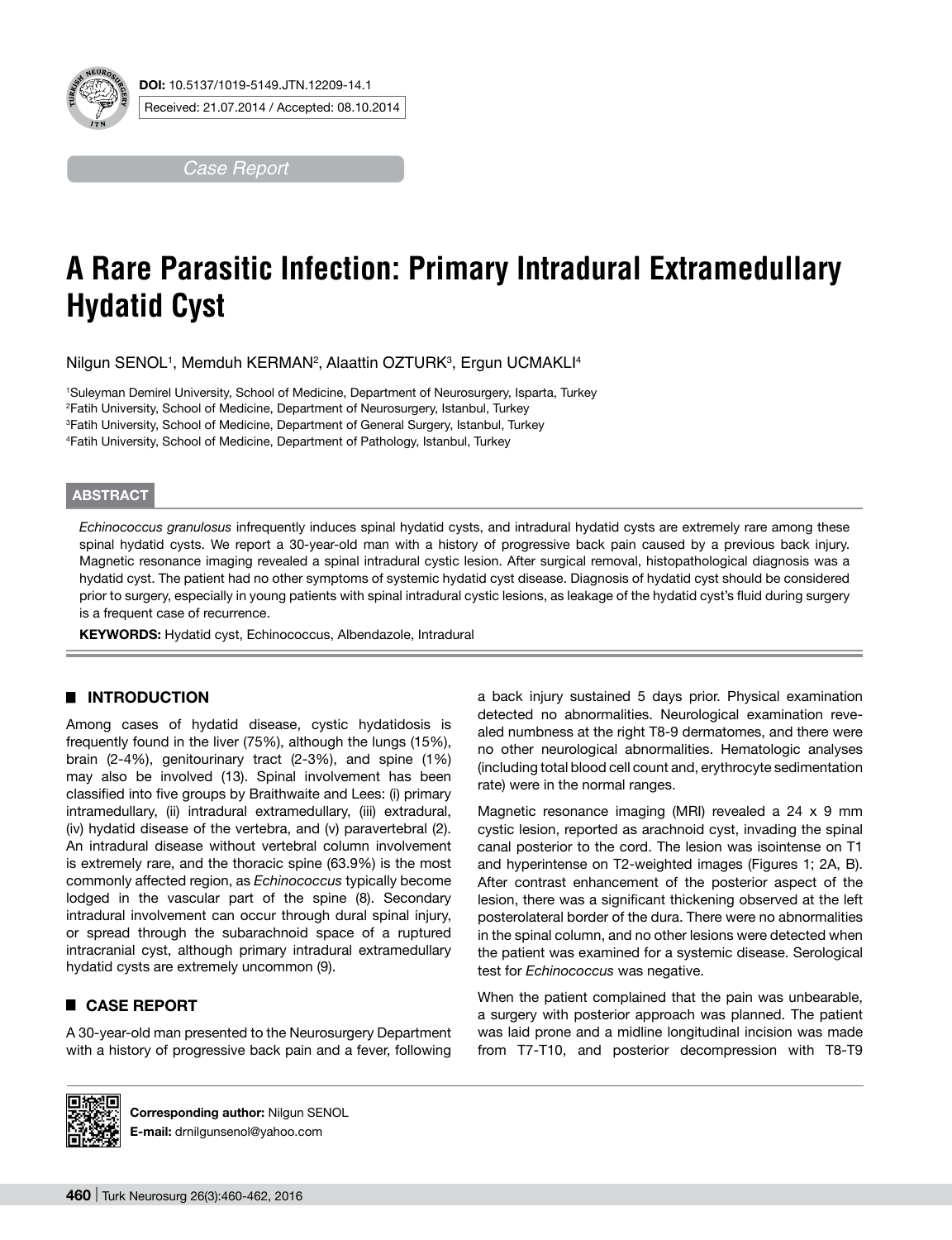laminectomy was performed. After the dural incision, the cystic lesion spontaneously rose with the capsule (Figure 3). Histopathological examination led to a diagnosis of a hydatid cyst, given the visible scolexes. Postoperatively, the patient was afebrile with no further back pain, and the patient was prescribed albendazole.



**Figure 1:** T1-weighted MRI scan shows an isointense cystic lesion.

#### █ **DISCUSSION**

Hydatid cysts are a rare parasitic infection, caused by the larval form of *Taenia* or *Echinococcus granulosus*, which are typically found in young patients of both genders (11).

Hydatid cyst in the spine can be detected after direct extension from pulmonary infestation, or more frequently in the vertebral body, where intradural involvement can be primary or secondary (14). The pathological mechanism of primary intradural involvement has been reported by some authors to be hematic dissemination (7). Haddad et al. have also reported that the larval form of the parasites (oncospheres) may pass these barriers, allowing them to reach any part of the body, including the intradural space resulting in primary lesions (5).

Groen et al. have divided the vertebral venous plexus into three compartments: the internal vertebral venous plexus, external vertebral venous plexus, and basal vertebral veins (3). The internal vertebral venous plexus communicates with the intraspinal and radicular veins, and also communicates freely with the external vertebral plexus via the intervertebral veins (4). Tadie et al. have reported a narrowing of the radicular veins on penetrating the dura, which functioned as an anti-reflux valve mechanism. Although the radicular veins allow for draining of blood from the intradural to extradural compartment, there are valveless, which might explain the rare incidence of primary intradural hydatid in the spine (15).

Unfortunately, there may be no pathognomonic symptoms of infection, although spinal cord compression tends to cause radicular pain and segmental neurologic deficits. Hancı et al. have reported an epidural hydatid cyst case with low back pain and sciatica on the right side (6). Conventional myelography is contraindicated, as it may cause intradural dissemination of the disease (16). In these cases, computed tomography myelography can be effective in demonstrating the communication of the cyst with the subarachnoid space (2,10). However, MRI is the gold standard for diagnosis of vertebral hydatid cysts. On T1-weighted images, the cyst may show an isointense signal, with hyperintensity on T2-weighted



**Figure 2:** Axial **(A)** and sagittal **(B)** T2 weighted MRI scans show a cystic lesion invading the spinal canal at the posterior of spinal cord.